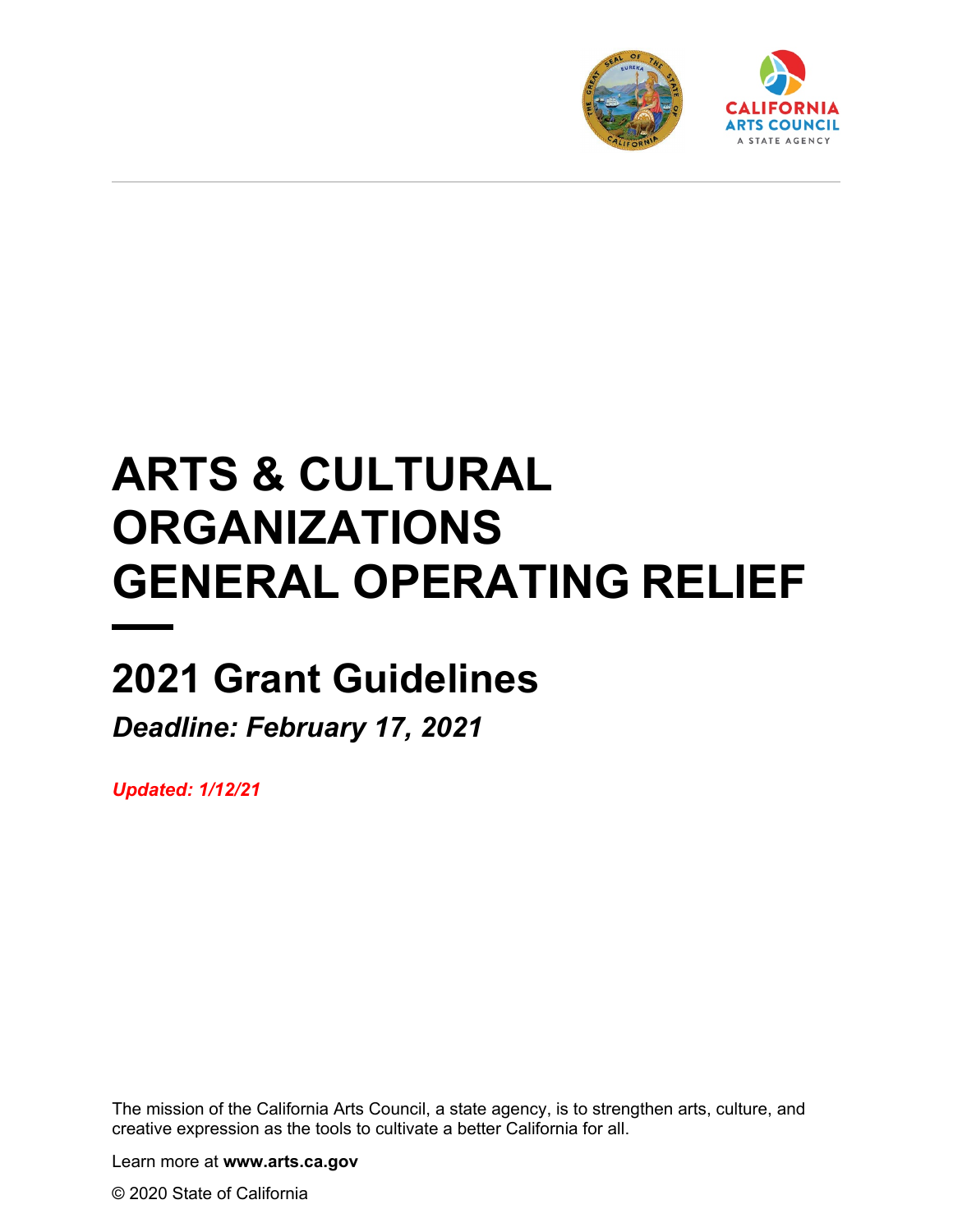#### **Governor of California**

Gavin Newsom



#### **Arts Council Members**

Nashormeh Lindo, *Chair* Jaime Galli, *Vice Chair* Larry Baza Lilia Gonzáles-Chávez Jodie Evans Kathleen Gallegos Stanlee Gatti Donn Harris Alex Israel Consuelo (Chelo) Montoya Jonathan Moscone

**Executive Director***,* Anne Bown-Crawford **Deputy Director**, Ayanna L. Kiburi, M.P.H.

1300 I Street, Suite 930 Sacramento, CA 95814 (916) 322-6555 Toll Free (800) 201-6201 FAX: (916) 322-6575

#### **www.arts.ca.gov**

#### **Office Hours**

8:00 a.m. - 5:00 p.m., Monday through Friday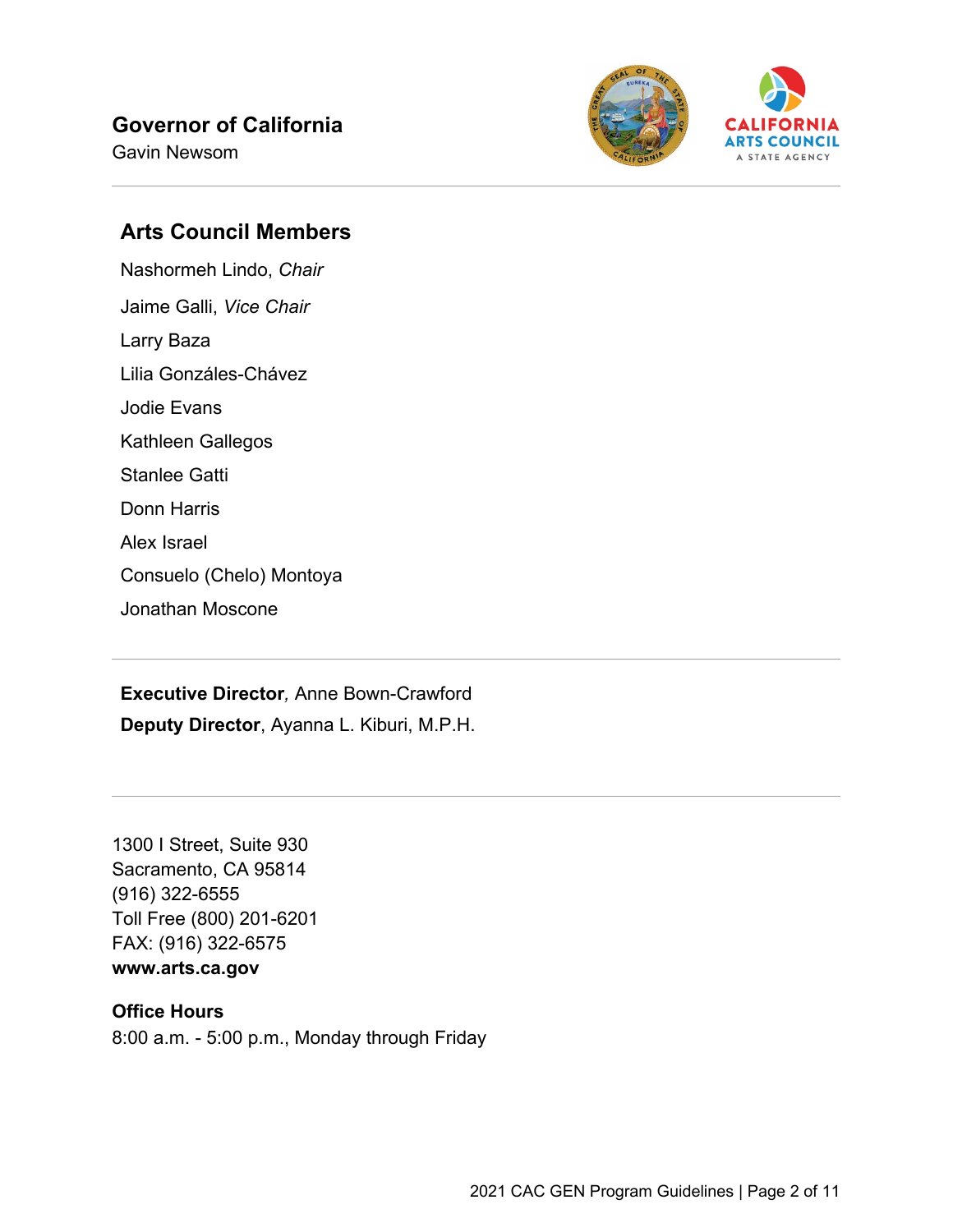**Purpose:** The California Arts Council (CAC), a state agency, was established in January 1976 to encourage artistic awareness, participation, and expression; to help independent local groups develop their own arts programs; to promote employment of artists and those skilled in crafts in the public and private sector; and to enlist the aid of all state agencies in the task of ensuring the fullest expression of our artistic potential.

**The Council:** The appointed Council of the CAC consists of 11 members. The Governor appoints nine members, the assembly Speaker appoints one member, and the Senate President pro Tempore appoints one member. Council members serve without salary, elect their own officers, and meet throughout the state to encourage public attendance. This body sets policy and has final approval of CAC grants.

**Native Land Acknowledgement:** The California Arts Council stands in solidarity with all of California's Indigenous people. We acknowledge that our work takes place on the now occupied traditional lands of the Miwok, Maidu, and Nisenan people, who are the past, present, and future stewards of this place. We make this first step in our journey to develop relationships and cultural competencies to truly support native sovereignty.

**Mission:** Strengthening arts, culture, and creative expression as the tools to cultivate a better California for all.

**Vision:** A California where all people flourish with universal access to and participation in the arts.

**Racial Equity Statement:** As California's state arts agency, the California Arts Council is committed to racial equity both internally through our work environment, and externally through our programming.

- We are committed to ensuring that every policy enacted reflects democratic principles of equity and justice.
- We understand that enacting policy in a just and equitable manner considers critical issues of implicit bias and discrimination that requires concerted and purposeful action.
- We believe that bringing together Council, staff and other partners with differing backgrounds and life experiences will enhance our ability to increase opportunities for all arts service organizations to succeed.
- Policies, programs, and activities will be administered to identify and avoid discrimination and barriers to access, and to avoid disproportionately high and adverse effects on communities of color.
- Accountability to our grantees is of central importance to us. We understand the significance of evaluating the impact of our policymaking on grantees over time and utilizing this evaluation in the development of new policy initiatives.
- We are committed to the just and equitable disbursement of resources.
- We will obtain the following information when relevant and appropriate in order to utilize data to evaluate the impact of our equity goals: population served and/or affected by race, color, national origin, and income level, which will include diverse communities across the state such as: communities of color, racially and ethnically diverse individuals, tribal communities, immigrant and refugee communities, and communities that have principal languages other than English.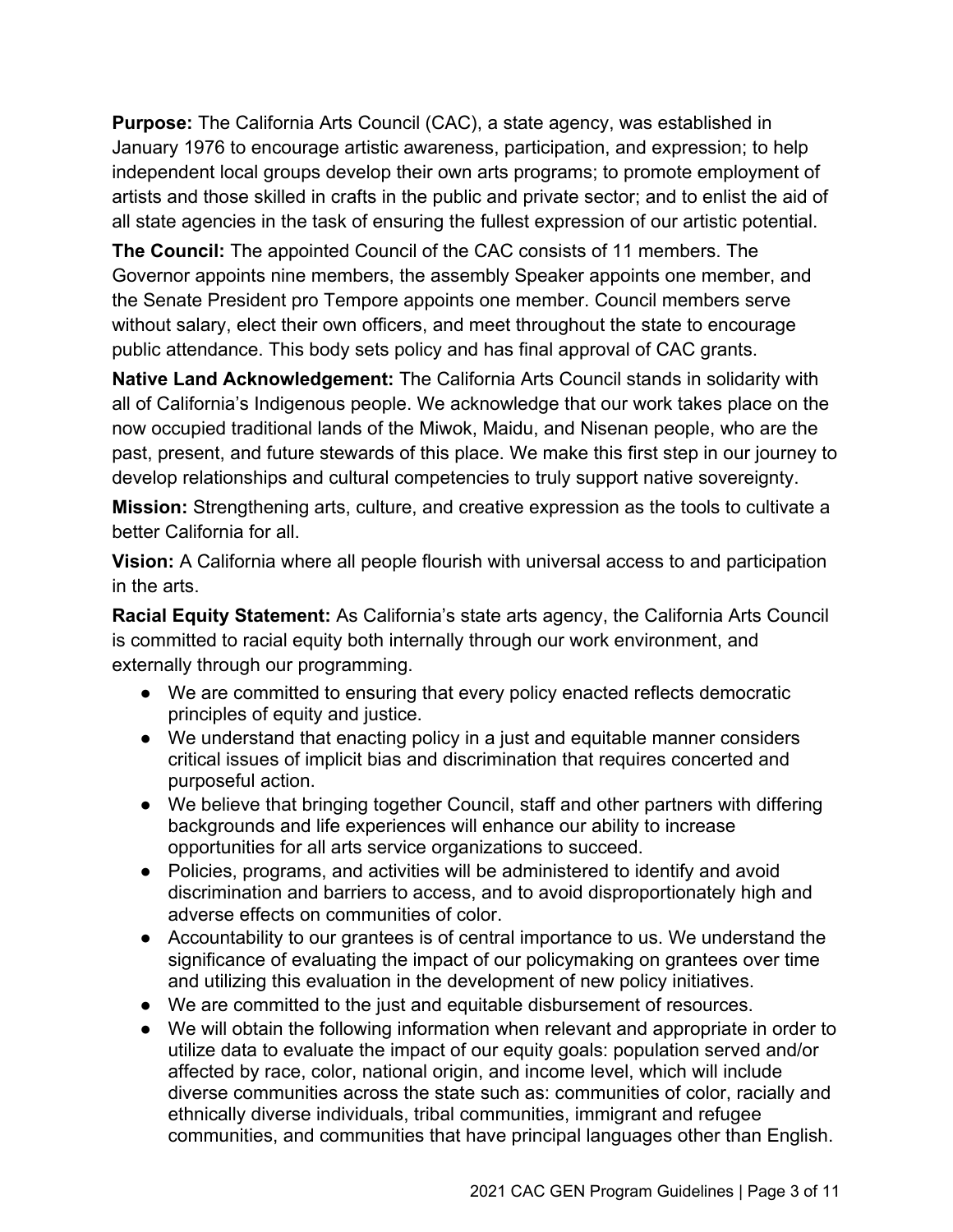For the CAC, racial equity is a continual practice in listening, learning, and implementing. The CAC's Racial Equity Statement demonstrates a deeper commitment for us to do better for the field and our staff.

**Funding:** The CAC is a state agency, funded from the state's annual budget process and proceeds from the California Arts License Plate and the Keep Arts in Schools tax return voluntary contribution fund, supplemented by funds from the National Endowment for the Arts. Its grants are often matched by foundations, individuals, earned income, government agencies, in-kind contributions, or other organizations.

**Information Access:** Due to the Public Records and Open Meeting Acts, applications and their attachments are not confidential and may be requested by the media and/or public. Meeting dates and locations are posted at [www.arts.ca.gov.](http://www.arts.ca.gov/) Observers may attend but may not participate in, or in any way interfere with, Council meetings. Each meeting provides a designated time for public comment, although comments may be time-limited.

**Grant Process:** Applications are evaluated by panels of recognized field representatives who rank applications according to program criteria. The CAC staff provides information but not recommendations to the panel. The Council reviews panel recommendations before making final funding decisions. CAC staff is responsible for grant contract administration after Council approval. In dire or unexpected circumstances, the CAC reserves the right to make exceptions to any policy or procedure on a case-by-case basis.

**Requirements:** The CAC provides grant funding to individual artists and is mandated both by federal and state regulations to fund arts organizations that have proof of nonprofit status under sec. 501(c)(3) of the Internal Revenue Code (Fiscal Receivers are eligible in some programs), or under sec. 23701d of the California Revenue and Taxations Code, or entities that are a unit of government; and that comply with the Civil Rights Acts of 1964, as amended; sec. 504 of the Rehabilitation Act of 1973, as amended; the Age Discrimination Act of 1975; the Drug-Free Workplace Act of 1988; California Government Code secs. 11135-11139.5 (barring discrimination); the Fair Labor Standards Act, as defined by the Secretary of Labor in part 505 of title 29 of the Code of Federal Regulation; the Americans With Disabilities Act of 1990 ("ADA"); the Fair Employment and Housing Act; and the Personal Responsibility and Work Opportunity Reconciliation Act of 1996.

**Ownership, Copyrights, Royalties, Credit:** The CAC does not claim ownership, copyrights, royalties, or other claim to artwork produced as a result of a CAC grant. However, the CAC reserves the right to reproduce and use such material for official, noncommercial purposes, including but not limited to use on the CAC website, social media and print materials. In addition, the CAC requires documentation of grants activity and appropriate credit for CAC partial support.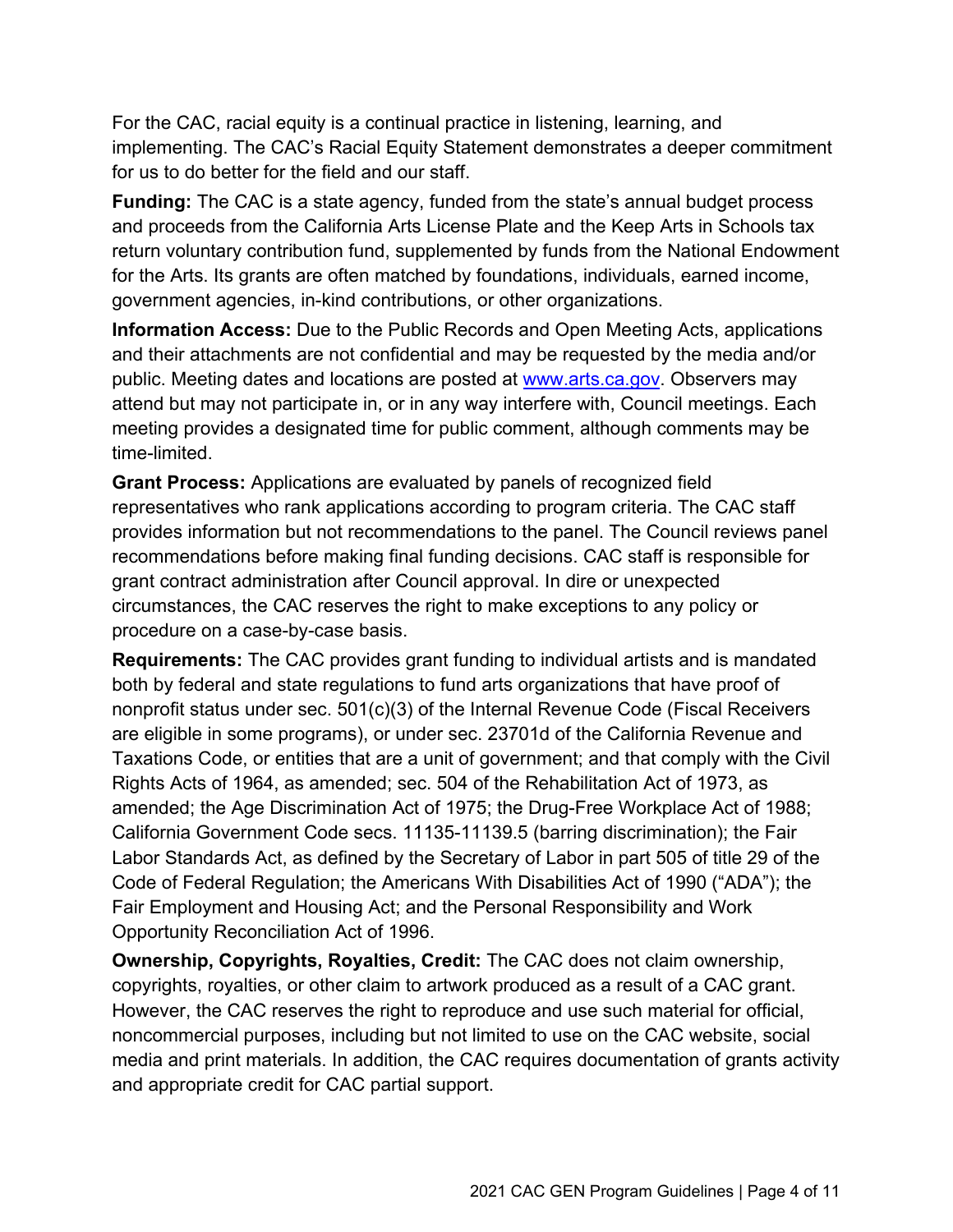## **ARTS & CULTURAL ORGANIZATIONS GENERAL OPERATING RELIEF**

**2021 GRANT GUIDELINES**

**DEADLINE: February 17, 2021 Grant Awards: Up to \$30,000 Estimated Total Number of Grant Awards: 200 Grant Activity Period: October 1, 2021 – September 30, 2022**



**Apply at** [calartscouncil.smartsimple.com](https://calartscouncil.smartsimple.com/)

## **Background: Why is this program being offered?**

The California Arts Council's Strategic Framework prioritizes racial equity and broad geographic reach into communities of all sizes and needs, which this year includes support and service in response to the COVID-19 pandemic. Recent data and community input demonstrate the need for greater access to general operations funding in support of maintaining California arts and cultural organizations during this uncertain time.

## **Purpose: What is the intended impact of this program?**

The **Arts & Cultural Organizations General Operating Relief** grant program intends to provide relief funding to arts and cultural organizations who have experienced economic hardships due to the COVID-19 pandemic.

This grant supports the well-being of California's cultural vitality by helping sustain a robust and diverse arts workforce and infrastructure. **Funds may be used to support any eligible expenses associated with the general operations of an arts or cultural organization, including but not limited to rent, utilities, and staff salaries.** Applying for this grant does not restrict an organization from applying for other CAC grants. General Operating grants are intended to support the applicant organization in carrying out its mission. Funding is *not* intended to support a specific project.

## **Community**

Representation of, by, and for community is a core value of the CAC, including authentic intergenerational and intersectional connections.

**Although not factors in grant decisions**, we strongly encourage applications from organizations that are led by, represent, and/or serve systemically marginalized communities, which may include but are not limited to: Arab, MENASA (Middle Eastern, North African, South Asian); Asian; Black, African American; California Native American, Indigenous, Tribal; Currently Experiencing Incarceration; Disabled; Elders, Seniors; Latinx, Chicanx; LGBTQIA+; Low Income; Neuro-Divergent; Pacific Islander; People of Color; Rural; Returned Residents, Formerly Incarcerated; Students of Color; Trans and/or Non-Binary People; Immigrants (Documented and/or Undocumented), Refugees, Asylum Seekers, Migrants; Unhoused, Transient; Veterans; or Youth.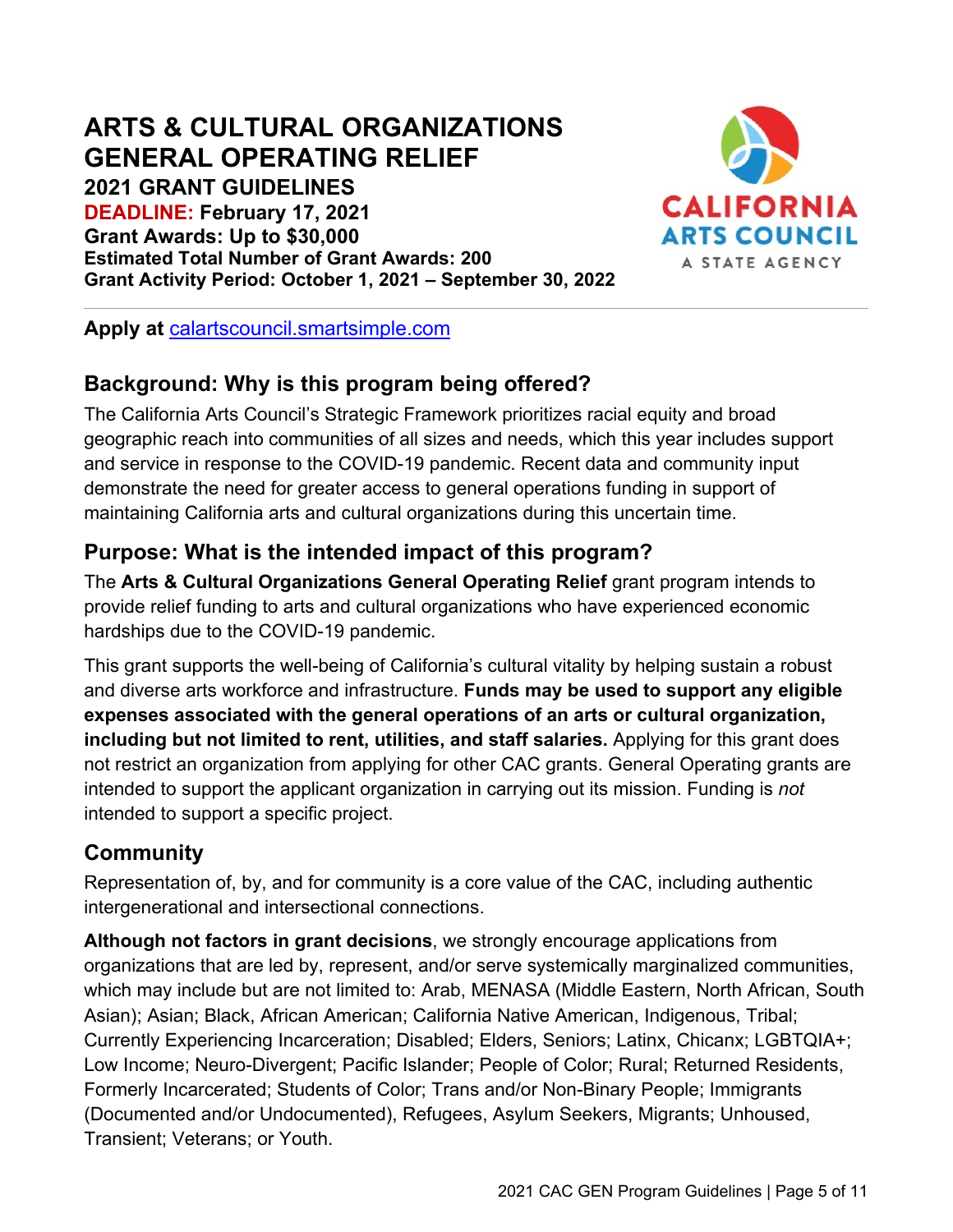## **Funding Priority: Small and Economically Vulnerable Organizations**

Funding decisions for this grant program will prioritize small and economically vulnerable organizations with total operating revenues of \$250,000 or less. Organizations with larger operating budgets may apply and will be considered for funding depending on availability. Organizations of all sizes are eligible to request the full award amount regardless of the organization's annual total operating revenue.

#### **Eligible Request Amounts**

Applicant organizations can request up to \$30,000.

## **Applicant Organization Eligibility**

An arts and cultural organization is defined as an entity with a primary purpose of providing arts, creative, or cultural programming/services. Assessed by CAC staff, this purpose is determined by the organization's mission, purpose statement, and/or by its summary of core organizational programs and services (as reflected in the Organization Details section of the application).

The following organizational types are **ineligible** for this grant:

- Organizations applying for the CAC's Statewide and Regional Networks grant
- Public and private colleges and universities
- K-12 school districts
- County Offices of Education
- Social service or non-arts/cultural nonprofits

## **Eligibility Requirements**

Applicants must comply with the requirements below. All applications must include the listed items at the time of submission in order to be reviewed, ranked, and considered for funding.

- **California-based** Documentation as being a California-based nonprofit arts/cultural organization; an arts-based unit of municipal or county government; or a tribal government, and a principal place of business in California.
- **Arts programming -** Applicants must have a minimum two-year history of consistent engagement in arts programming and/or services prior to the application deadline.
- **501(c)(3) organization as applicant or fiscal sponsor** Non-governmental applicant organizations must demonstrate proof of nonprofit status under section 501(c)(3) of the Internal Revenue Code, or section 23701d of the California Revenue and Taxation Code.
- **Fiscal sponsors -** An applicant organization without nonprofit status must use a California-based fiscal sponsor with a federal 501(c)(3) designation to apply for funding.
	- $\circ$  The fiscal sponsor will provide the fiscal oversight and administrative services needed to complete the grant.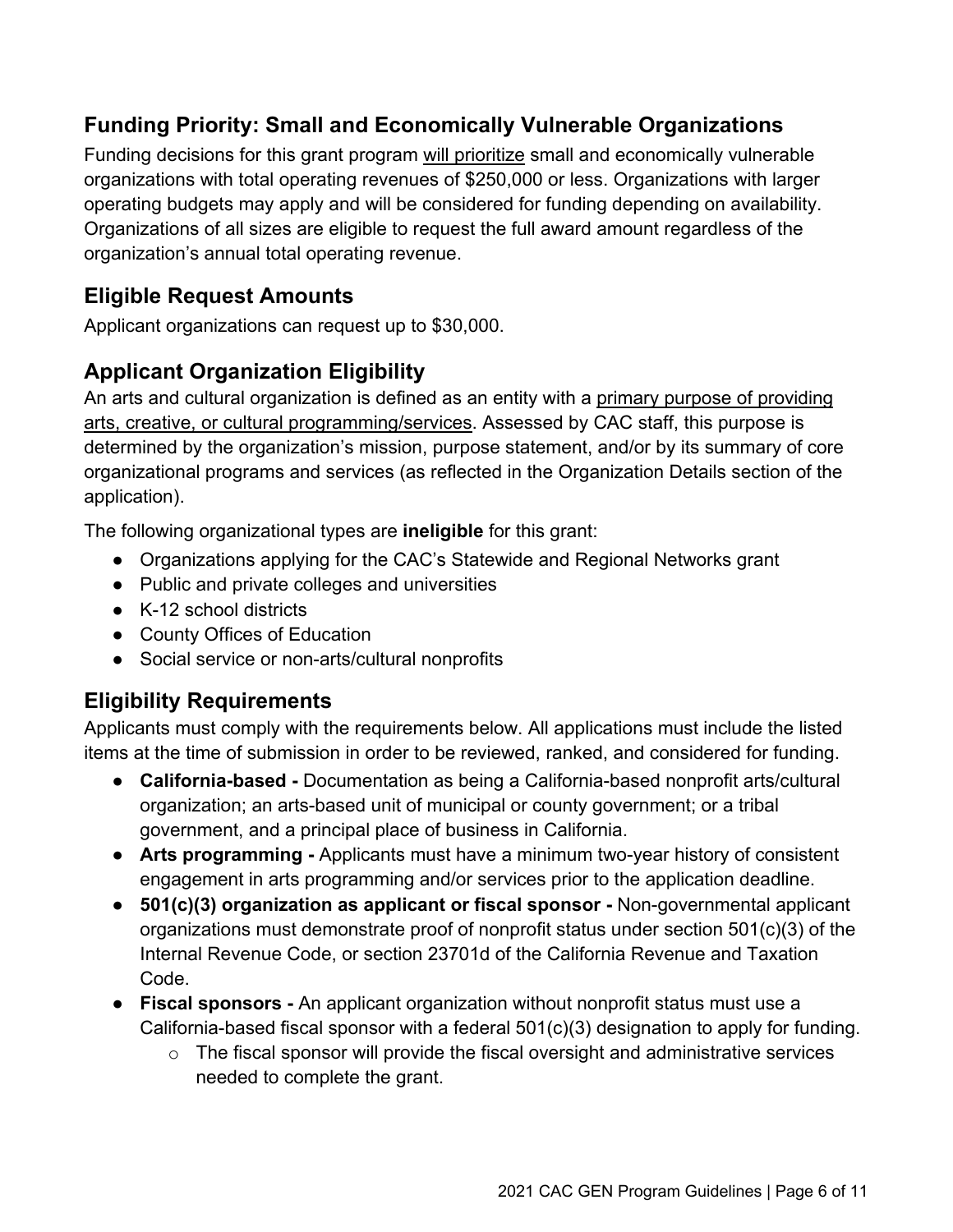- $\circ$  A Letter of Agreement between the fiscal sponsor and the applicant organization must be signed and submitted with the application. A blank signature field will not be accepted. **If a grant is awarded, the fiscal sponsor becomes the legal contract holder with the California Arts Council.**
- o The fiscal sponsor cannot be changed during the Grant Activity Period.
- $\circ$  Fiscal sponsors must have a minimum two-year history of consistent engagement in arts programming and/or services prior to the application deadline. (Acting as a fiscal sponsor to arts and cultural organizations is considered an arts service.) See additional information on the use of [CAC fiscal](https://arts.ca.gov/wp-content/uploads/2020/11/CAC_2021FiscalSponsorPolicy.pdf)  [sponsors.](https://arts.ca.gov/wp-content/uploads/2020/11/CAC_2021FiscalSponsorPolicy.pdf)
- **Racial equity [s](http://www.arts.ca.gov/aboutus/strategicframework.php)tatement -** In January 2020, the CAC approved its **[Strategic Framework](https://arts.ca.gov/about/how-we-think/)** which a[r](http://www.arts.ca.gov/aboutus/racialequity.php)ticulated our commitment to racial [equity.](https://arts.ca.gov/about/racial-equity-statement/) As the agency has been evolving our own race and equity practices, we invite applicants to start, continue, or strengthen their racial equity practices with us. Applicants are required to submit a racial equity statement as part of the application.
	- $\circ$  The racial equity statement should explain the applicant's commitment and tangible efforts (if applicable) to advancing the leadership of and service to indigenous people, communities of color, racially and ethnically diverse individuals, tribal communities, immigrant and refugee communities, and communities whose principal languages are not English.
	- o We recognize that organizations/projects led by people of color, or other systematically marginalized community members, may already do the labor of weaving racial equity into their work; this is not a moment for the CAC to validate but rather to honor that work.
	- $\circ$  The CAC is committed to providing a webinar and other technical assistance in order to support organizations prior to their submission of a racial equity statement.
- **Certificate of good standing -** Nonprofit organizations and fiscal sponsors (if applicable) must have "active status" with the California Secretary of State (SOS) showing evidence of "good standing" at the time of application. You can verify your organization's status by conducting a search using the SOS online [Business Search](https://businesssearch.sos.ca.gov/) tool. An indication of "active" (versus "suspended," "dissolved," "cancelled," etc.) confirms that your nonprofit corporation exists, is authorized to conduct business in the State of California, has met all licensing and corporation requirements, and has not received a suspension from the Franchise Tax Board.

#### **Funding Restrictions**

● For organizations with total operating revenue above \$250,000, the sum of requests for CAC grants during the same year of funding cannot exceed 50% of the total operating revenue from the most recently completed fiscal year, as it appears in the Budget Snapshot.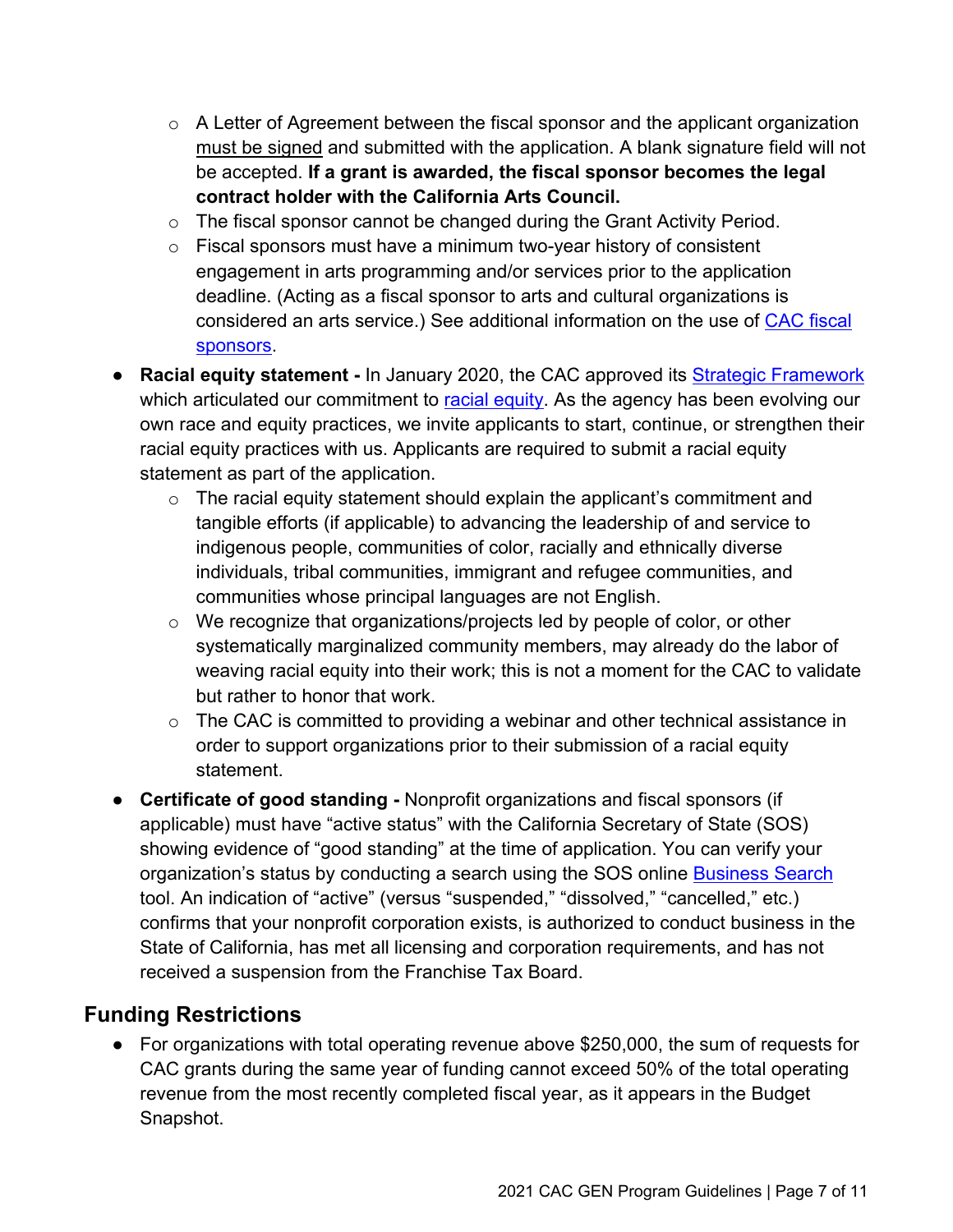● Applicants to this program are restricted from applying for the CAC Statewide and Regional Networks grant.

#### **What We Do Not Fund**

[Click here](https://arts.ca.gov/wp-content/uploads/2020/11/CAC_2021_WhatDoNotFund.pdf) to review the list of activities and expenses that CAC does not fund.

#### **Matching Funds**

This program requires a 1:1 match of award funds. If applying for multiple CAC grants in a single fiscal year, distinct matching funds must be identified within each application, if applicable. State funds cannot be used to meet the match. The status of each source must be specified as either projected, pending, or committed.

Matching funds can be met with any combination of in-kind and cash sources.

- **In-kind match** refers to goods or services rather than currency, and for which monetary value can be determined. The use of in-kind contributions to meet the CAC matching funds requirement acknowledges that some organizations may not have the financial capability to provide a 1:1 cash match but can demonstrate the capacity to carry out the activities in the grant application through other sources.
- **Cash match** sources include corporate or private contributions; municipal, county, or federal government funding; or earned income.

If utilizing the value of in-kind support to meet the match, keep in the mind the following:

- In-kind contributions may only be provided by third parties.
- A third party is defined as a service provider, partner, or supplier that is independent of the applicant organization and the CAC and is not compensated through grant funds.
- In-kind contributions may be in the form of space; pro bono consultancy, training or services; supplies; and other expendable property that are given free of charge to the applicant.
- In-kind contributions by state entities are ineligible.
- In-kind contributions must be reflected as an expense in the grant application budget.

[Click here](https://arts.ca.gov/wp-content/uploads/2020/12/CAC_2021_InKind.pdf) for additional information on CAC in-kind contributions. If you have questions about in-kind contribution documentation or eligibility, please contact the designated staff prior to beginning your application (see Staff Assistance).

## **Online Application Portal**

Applications will be available online through the CAC's online grants management system at [calartscouncil.smartsimple.com.](https://calartscouncil.smartsimple.com/s_Login.jsp) Only applications submitted through the system by the deadline will be accepted. **It is recommended that new applicants create an online profile well in advance of the application deadline.** More information can be found on the [Grant](https://arts.ca.gov/grants/resources/) [Resources page](https://arts.ca.gov/grants/resources/) of the CAC website.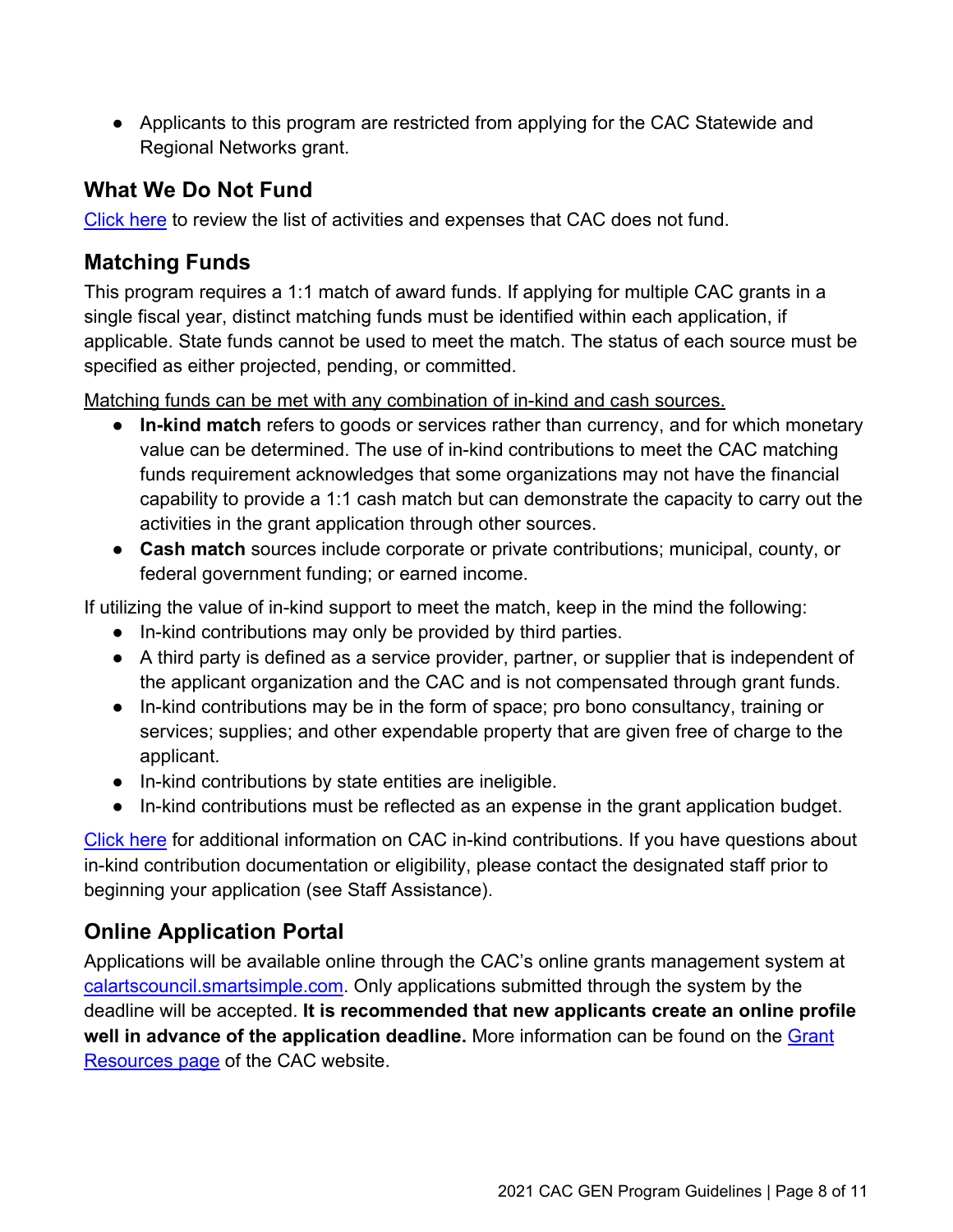## **Application Review Criteria**

A review panel will adjudicate complete and eligible applications based on the following criteria. Application questions will address these same criteria.

- **Management and Leadership:** Demonstrates effective management. Organization is economically vulnerable or at risk of closure due to impacts of COVID-19 and/or has a total operating revenue of less than \$250,000. When applicable, fiscal sponsor demonstrates effective fiscal management and sound relationship with the applicant organization.
- **Arts and Cultural Engagement:** Uses culturally relevant and responsive outreach strategies to engage systemically marginalized communities. Organization is responsive to the needs and priorities of the community(ies) it serves through its programming and services.
- **Equity:** Substantiates an understanding of equity through its policies, practices, and organizational culture. Principles of equity are evidenced in the implementation of programming/services and throughout the proposal. Organization centers cultural, ethnic, and racial diversity.
- **Accessibility:** Demonstrates that its programs, services, information, and facilities, including online spaces, are accessible for individuals with disabilities, including but not limited to individuals who are Deaf, Hard of Hearing, Deaf-Blind, have difficulty speaking, have a physical disability, visual disability, developmental disability, learning disability, mental illness or chronic illness.

## **Panel Adjudication and Ranking Scale**

Panelists review and rank applications and work samples using a 6-point ranking scale that can be [viewed at this link.](https://arts.ca.gov/wp-content/uploads/2020/11/CAC_2021_RankingGuide.pdf)

#### **California Arts Council Decision-making**

The final authority for grant awards is the appointed Council. After receiving and reviewing recommendations from Council committees, the Council will vote on final funding awards at a public meeting. Awards may differ from requested amounts based on panel rank and available funding.

| <b>Application Opens</b>     | December 18, 2020                    |
|------------------------------|--------------------------------------|
| <b>Application Deadline</b>  | February 17, 2021                    |
| <b>Panel Review</b>          | Approx. April - May 2021             |
| <b>Funding Decision</b>      | Approx. June - July 2021             |
| <b>Funding Notification</b>  | Approx. June - July 2021             |
| <b>Grant Activity Period</b> | October 1, 2021 - September 30, 2022 |
| Final Report Deadline        | November 1, 2022                     |

#### **Program Timeline**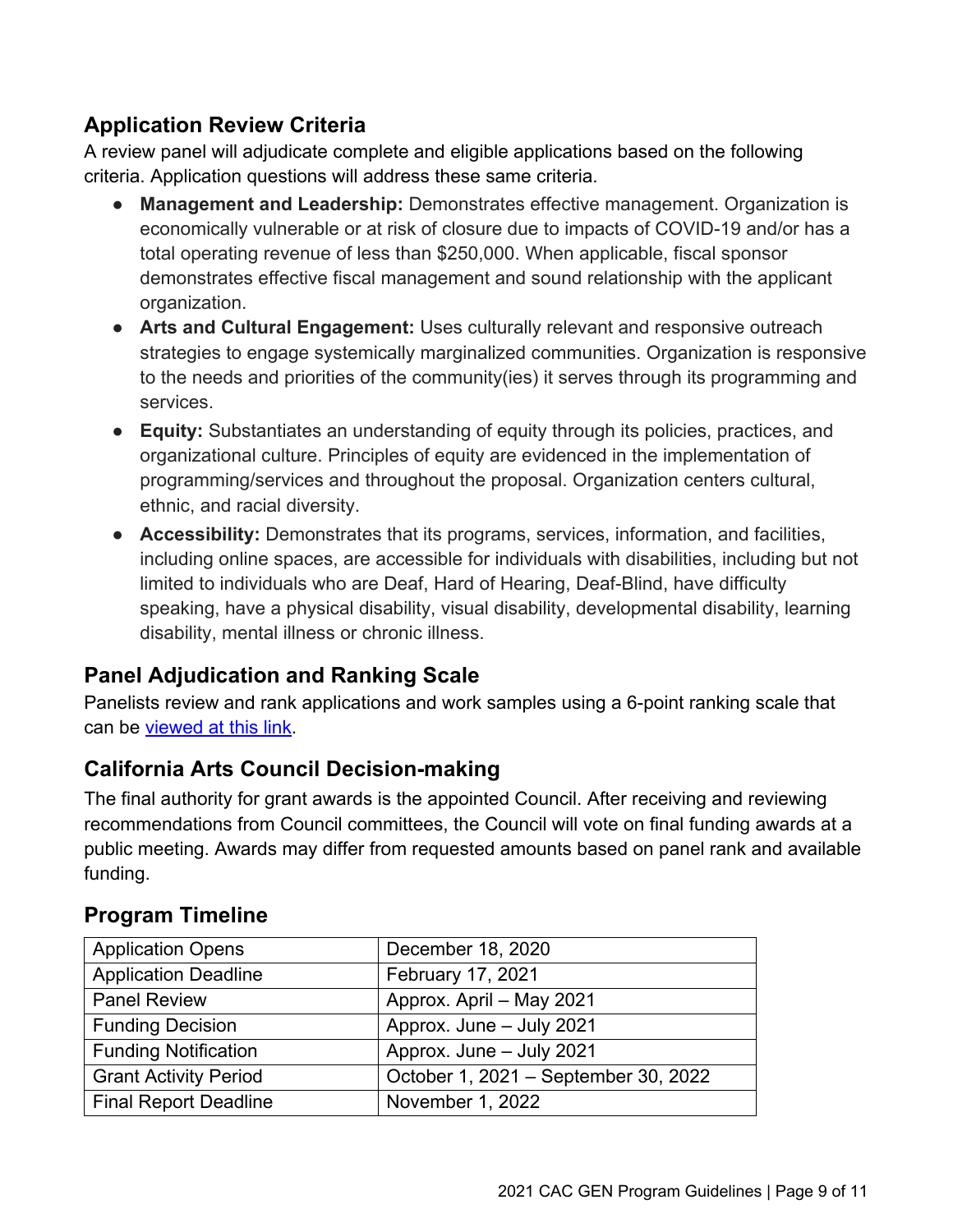#### **Grantee Requirements**

Awarded grantees must comply with all requirements as stipulated in the grant agreement, including but not limited to the following:

- **Complete contract documents -** Upon notification of grant award, complete all required contract documents in order to receive 100% grant payment.
- **Payee Data Record** Each awarded organization or fiscal sponsor (if applicable) must complete, sign, and submit an STD 204 Payee Data Record as a required contract document before grant funds can be released.
- **Consistent activities -** Carry out activities consistent with the original proposal summary statement and the intent of the application as approved for funding, including in instances where the grant award may be less that the original request amount.
- **Approval for changes -** Programing activities must be completed as proposed. Any changes must be proposed in advance and require prior written approval from CAC staff. Requests for changes are considered on a case-by-case basis.
- **Thank you letters -** To better inform our elected representatives as to the value of the arts and the use of state funds, grantees are required to include—with the approved grant agreement—copies of signed letters sent to the Governor and state Senate and Assembly representatives thanking them for the grant. Local representatives may be found at this link: [http://findyourrep.legislature.ca.gov.](http://findyourrep.legislature.ca.gov/)
- **Use of CAC logo -** Use of the CAC logo is required on all printed and electronic materials and websites (programs, catalogs, postcards, posters, newsletters, leaflets, publications, etc.) that specifically reference this grant.
- **CAC acknowledgement -** The following acknowledgement of CAC funding is required on all printed and electronic materials: *"This organization is funded in part by the California Arts Council, a state agency."*
- **Final report -** Provide a final report summarizing grant-funded activities and accomplishments by the posted deadline.
- **California Model Agreement (AB20) and indirect costs -** In order to comply with AB20 requirements, University of California and California State University grantees are required to secure an indirect cost waiver from the Regents of the University of California or the Board of Trustees of the California State University.

## **Appeal Process**

Appeals to CAC funding decisions must be submitted on an official Appeal Form, available from the CAC, and postmarked within 45 days of the decision. Appeals are granted only on the following grounds:

- 1. Panel's assessment was based on a misstatement of factual information as contained in the application such that it negatively influenced the panel's recommendation; and/or
- 2. Incorrect processing of the required application material such that it negatively influenced the panel's assessment of the applicant's request for funding.

**Note:** Dissatisfaction with award denial or with award amount is not grounds for appeal.